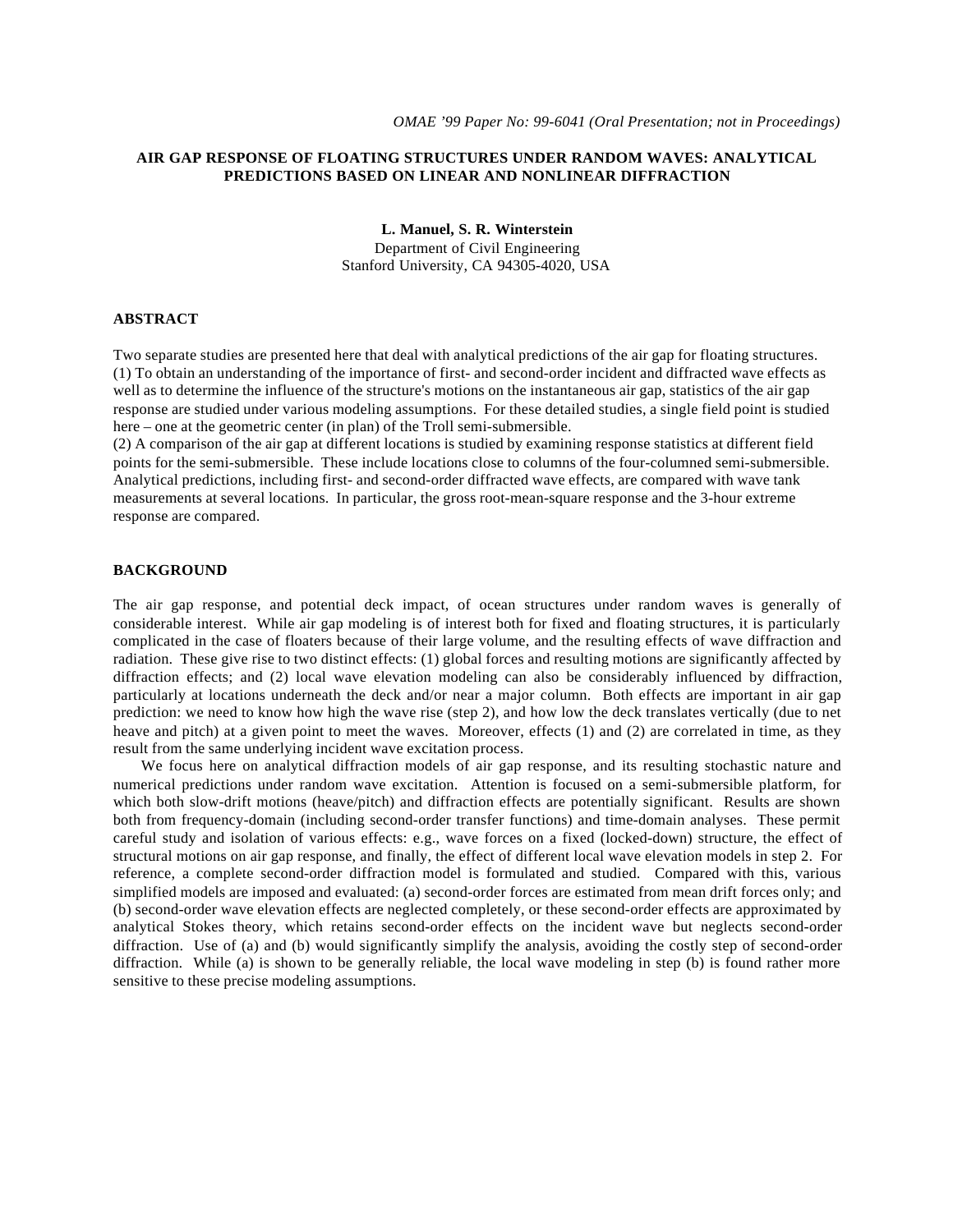# **THEORY**

#### Volterra Series and Transfer Functions

In modeling nonlinear systems, such as floating structures, it is common to employ Volterra series that permit one to describe the response (output) of such systems. The nonlinear system is defined in terms of first- and second-order transfer functions. For floating structures, these transfer functions are obtained from first- and second-order wave diffraction analysis programs such as WAMIT (e.g., WAMIT, 1995).

In order to study the response of a floating structure to random seas, we start by defining an irregular sea surface elevation,  $h(t)$ , which may be represented as a sum of sinusoidal components at *N* distinct frequencies as follows:

$$
\mathbf{h}(t) = \sum_{k=1}^{N} a_k \cos(\mathbf{w}_k t + \mathbf{q}_k)
$$
  
= Re  $\sum_{k=1}^{N} A_k \exp(i\mathbf{w}_k t)$ ;  
where  $a_k = \sqrt{2S_2(\mathbf{w}_k)\Delta \mathbf{w}}$ ;  $A_k = a_k \exp(i\mathbf{q}_k)$  (1)

in which  $S_n(w)$  represents a wave spectrum.

Any response quantity, *x(t)*, may be described by a second-order Volterra series representation as follows:

$$
x(t) = x_1(t) + x_2(t) = x_1(t) + x_2(t) + x_{2+}(t)
$$
\n(2)

where  $x_1(t)$ ,  $x_2(t)$ , and  $x_2(t)$  are the first-order, second-order difference-frequency and second-order sum-frequency contributions, respectively, to the response. We can write each of these three components in terms of transfer functions. Thus,

$$
x_{1}(t) = \text{Re} \sum_{k=1}^{N} A_{k} H_{k}^{(1)} \exp(i\mathbf{w}_{k}t)
$$
  
\n
$$
x_{2-}(t) = \text{Re} \sum_{k=1}^{N} \sum_{l=1}^{N} A_{k} A_{l}^{*} H_{kl}^{(2-)} \exp[i(\mathbf{w}_{k} - \mathbf{w}_{l})t]
$$
  
\n
$$
x_{2+}(t) = \text{Re} \sum_{k=1}^{N} \sum_{l=1}^{N} A_{k} A_{l} H_{kl}^{(2+)} \exp[i(\mathbf{w}_{k} + \mathbf{w}_{l})t]
$$
\n(3)

In Equation (3), the transfer functions can describe any quantity of interest such as wave loads, platform motions, forces, etc.

# Response Moments and Extremes

In the reliability analysis of offshore structures, response quantities of interest include extremes and fatigue damage. Exact statistics of these quantities are not known even for linear Gaussian responses; much less, for second-order Volterra models such as we use here. Hence, we must approximate these quantities, using limited response statistics for the process given by Equations (2) and (3). We choose here to characterize the physical response model by its first four statistical moments (mean, standard deviation, skewness, and kurtosis). Using these moments, we will estimate response extremes.

In order to obtain moments of the response process given in Equations  $(2)$  and  $(3)$ , it is convenient to rewrite  $x(t)$  in terms of standard Gaussian processes,  $u_j(t)$  that are mutually independent at a fixed time, *t*. Thus, we have:

$$
x_1(t) = \sum_{j=1}^{2N} c_j u_j(t)
$$
  

$$
x_2(t) = \sum_{j=1}^{2N} I_j u_j^2(t)
$$
 (4)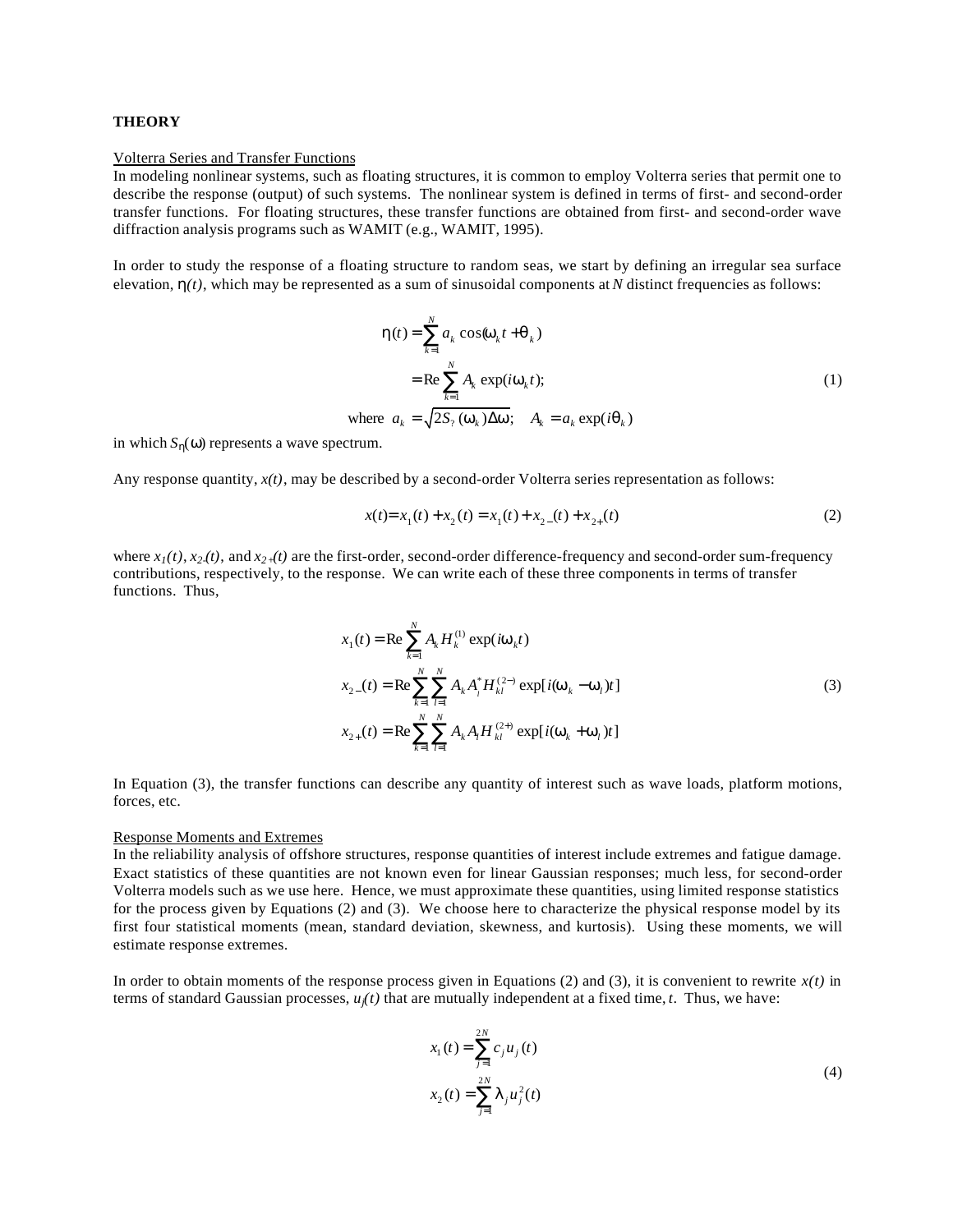The coefficients  $c_j$  and  $\mathbf{l}_j$  are obtained by solving the eigenvalue problem of an integral equation involving the transfer functions and input power spectral densities (see Kac and Seigert, 1947). Once these coefficients are estimated, we can easily compute the first four statistical moments of the response. Hereinafter, to represent the first four statistical moments, we will employ the mean  $(m_x)$ , standard deviation  $(s_x)$ , and the dimensionless coefficients of skewness  $(a_{3x})$  and kurtosis  $(a_{4x})$  defined below:

$$
m_x = E[x(t)]
$$
  
\n
$$
\mathbf{s}_x^2 = E[(x(t) - m_x)^2]
$$
  
\n
$$
\mathbf{a}_{3x} = E[(x(t) - m_x)^3]/\mathbf{s}_x^3
$$
  
\n
$$
\mathbf{a}_{4x} = E[(x(t) - m_x)^4]/\mathbf{s}_x^4
$$
\n(5)

In terms of  $c_j$  and  $\mathbf{I}_j$ , the first four moments may be given as follows:

$$
m_x = \sum_{j=1}^{2N} I_j
$$
  
\n
$$
\mathbf{s}_x^2 = \sum_{j=1}^{2N} (c_j^2 + I_j^2)
$$
  
\n
$$
\mathbf{a}_{3x} = \frac{1}{\mathbf{s}_x^3} \sum_{j=1}^{2N} (6c_j^2 I_j + 8I_j^3)
$$
  
\n
$$
\mathbf{a}_{4x} = 3 + \frac{1}{\mathbf{s}_x^4} \sum_{j=1}^{2N} (48c_j^2 I_j^2 + 48I_j^4)
$$
\n(6)

Once these response moments are found, the response process  $x(t)$  may be related to a standard Gaussian process  $u(t)$  using a Hermite transformation model (Winterstein, 1988) as follows:

$$
x = m_x + \mathbf{ks}_x[u + c_3(u^2 - 1) + c_4(u^3 - 3u)]
$$
\n(7)

where  $c_3$ ,  $c_4$  and  $\kappa$  are coefficients that can be estimated in terms of  $a_{3x}$  and  $a_{4x}$ .

The *p*-fractile extreme response in a seastate duration *T* can then be estimated from Equation (7) taking *u* as the corresponding Gaussian *p*-fractile extreme:

$$
u_{\max,p} = [2\ln(\frac{\mathbf{n}_0 T}{\ln(1/p)})]^{1/2}
$$
 (8)

where  $\mathbf{n}_0$  is the average response frequency.

#### Air Gap Response

In order to determine the instantaneous air gap, it is useful first to consider the net wave elevation,  $h_{NET}$ , with respect to a fixed origin. The logical next step is to consider the relative wave elevation  $r(t)$  measured with respect to the moving structure.

$$
r(t) = \mathbf{h}_{NET}(t) - \mathbf{d}(t) \tag{9}
$$

At the field point of interest,  $(x,y)$ ,  $\dot{d}t$  denotes the net vertical displacement, which in turn is generally given in terms of the heave  $(\mathbf{x}_3)$ , roll  $(\mathbf{x}_4)$ , and pitch  $((\mathbf{x}_5)$ , motions.

$$
\mathbf{d}(t) = \mathbf{x}_3(t) + \mathbf{y} \cdot \mathbf{x}_4(t) - x \cdot \mathbf{x}_5(t) \tag{10}
$$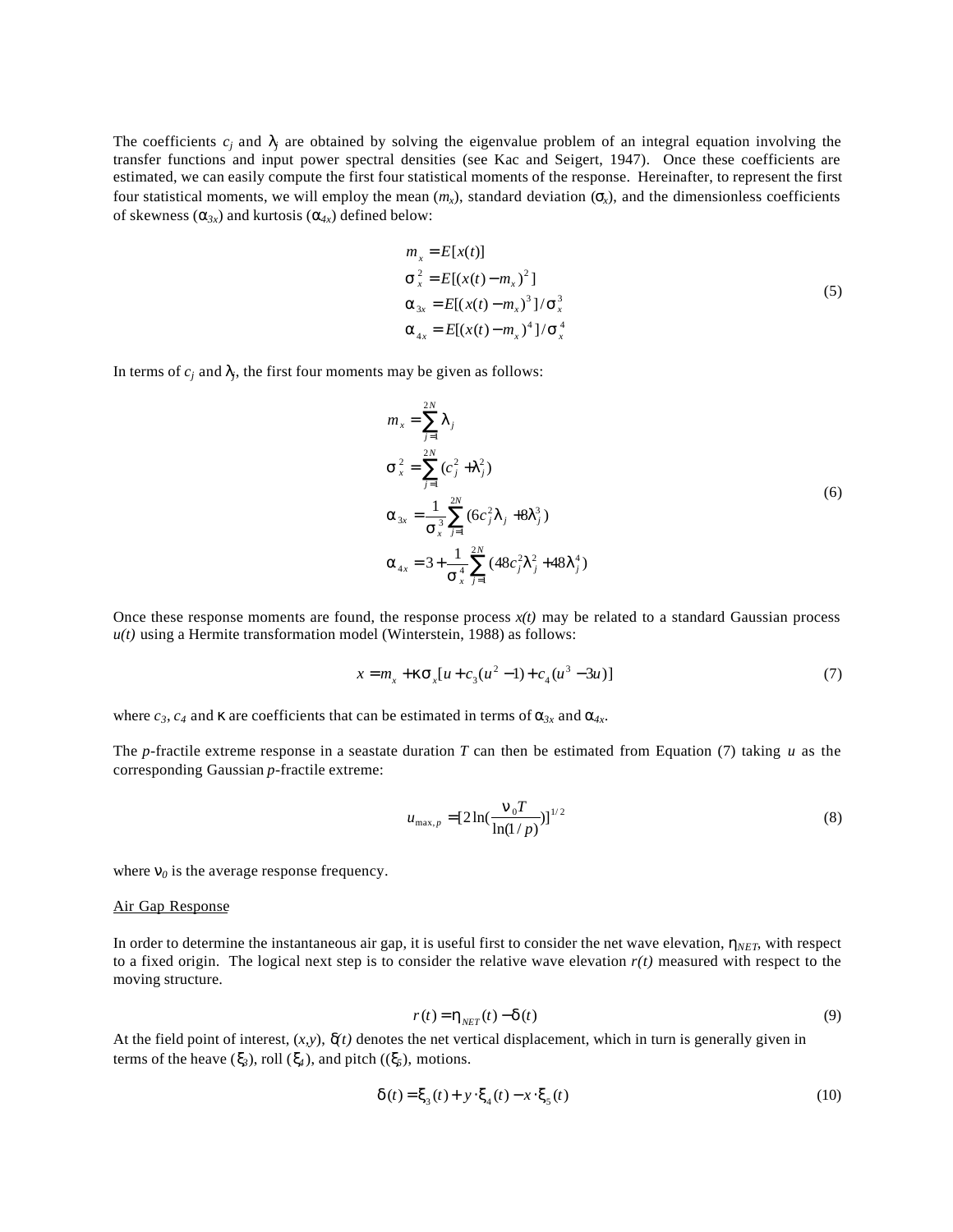The available air gap  $a(t)$  is the difference between the still-water air gap and the relative wave,  $r(t)$ :

$$
a(t) = a_0(t) - r(t) \tag{11}
$$

The instantaneous net wave elevation,  $h_{NET}(t)$ , in Equation (9) is a result of both the incident waves that would occur if the structure were not present, and the diffracted waves that arise because of the presence of the structure that alters the flow field.

$$
\mathbf{h}_{NET}(t) = \mathbf{h}_{1,NET}(t) + \mathbf{h}_{2,NET}(t)
$$
\n
$$
\mathbf{h}_{1,NET}(t) = \mathbf{h}_{1,1}(t) + \mathbf{h}_{1,D}(t)
$$
\n
$$
\mathbf{h}_{2,NET}(t) = \mathbf{h}_{2,1}(t) + \mathbf{h}_{2,D}(t)
$$
\n(12)

In Equation (12), we see that in our second-order model, we need to represent the net wave elevation as made up of first- and second-order waves; moreover, individually the incident waves (subscript: *I*) and the diffracted waves (subscript: *D*) will contribute to the first- and second-order waves. The first-order incident wave  $h_{l,l}$  is modeled here as a stationary Gaussian process, and consistent values of *h1,D* , *h2,I* , and *h2,D* are calculated from hydrodynamic theory.

### Application of Methodology to Floating Structures

The methodology using Volterra series models to describe the response of floating structures and the moment-based extreme estimation has been implemented in a post-processing analysis routine, TFPOP (Ude et al., 1996). This routine uses first- and second-order *force* transfer functions (from force calculations involving diffraction analysis) as well as added mass and damping (from first-order wave radiation). TFPOP combines these load transfer functions together with stiffness, damping, and inertia properties of the structure and, thus, constructs first- and second-order transfer functions to any response quantity,  $x(t)$ . In general, an analysis can include forces/moments in any of six degrees of freedom and can be used to estimate response quantities such as motions, accelerations, tether tensions, etc. The implementation and its theoretical basis (second-order model with moment-based extremes and fatigue estimation) have been verified in several previous studies. The different structures analyzed include TLP's, semi-submersibles, and spar buoys. Cases studied included TLP responses that were sensitive to second-order highfrequency loads (e.g., tether fatigue and heave acceleration – see Winterstein et al., 1994) as well as slow drift motions that were influenced by second-order low-frequency loads (e.g., surge motions of a TLP (Winterstein et al., 1994) and of a semi-submersible and a spar buoy (Winterstein et al., 1999)).

The air gap response introduced here presents several new and interesting challenges. It is the first response limit state where we need simultaneously include both second-order sum-frequency effects (on the wave surface), and second-order difference-frequency effects (on slow drift motions). The sum-frequency waves and the differencefrequency heave and pitch motions can both influence the air gap. The air gap response is further complicated because the heave, pitch, and roll motions of the floating structure are in general coupled. Moreover, the motions and the net wave elevation, both of which affect the air gap, are correlated in time as they result from the same underlying incident wave excitation process.

The air gap response, as described by Equations (9) through (12) above, has been implemented in the formulation based on second-order Volterra series and moment-based extremes models (Manuel and Winterstein, 1998). Options are available to selectively include or exclude the various contributions to the net wave elevation in Equation (12) – thus, one can study the relative influence of first- versus second-order waves, of incident versus diffracted waves, etc.

# **PLATFORM DESCRIPTION**

The structure chosen for the numerical studies is the Troll semi-submersible. Figure 1 shows a plan view of the platform that has four columns and plan dimensions,  $100 \text{ m}^2$  X  $100 \text{ m}^2$ . The still-water air gap is  $25$  meters and the mean water depth is 325 meters. Measurements of air gap were made at seven different field point locations. At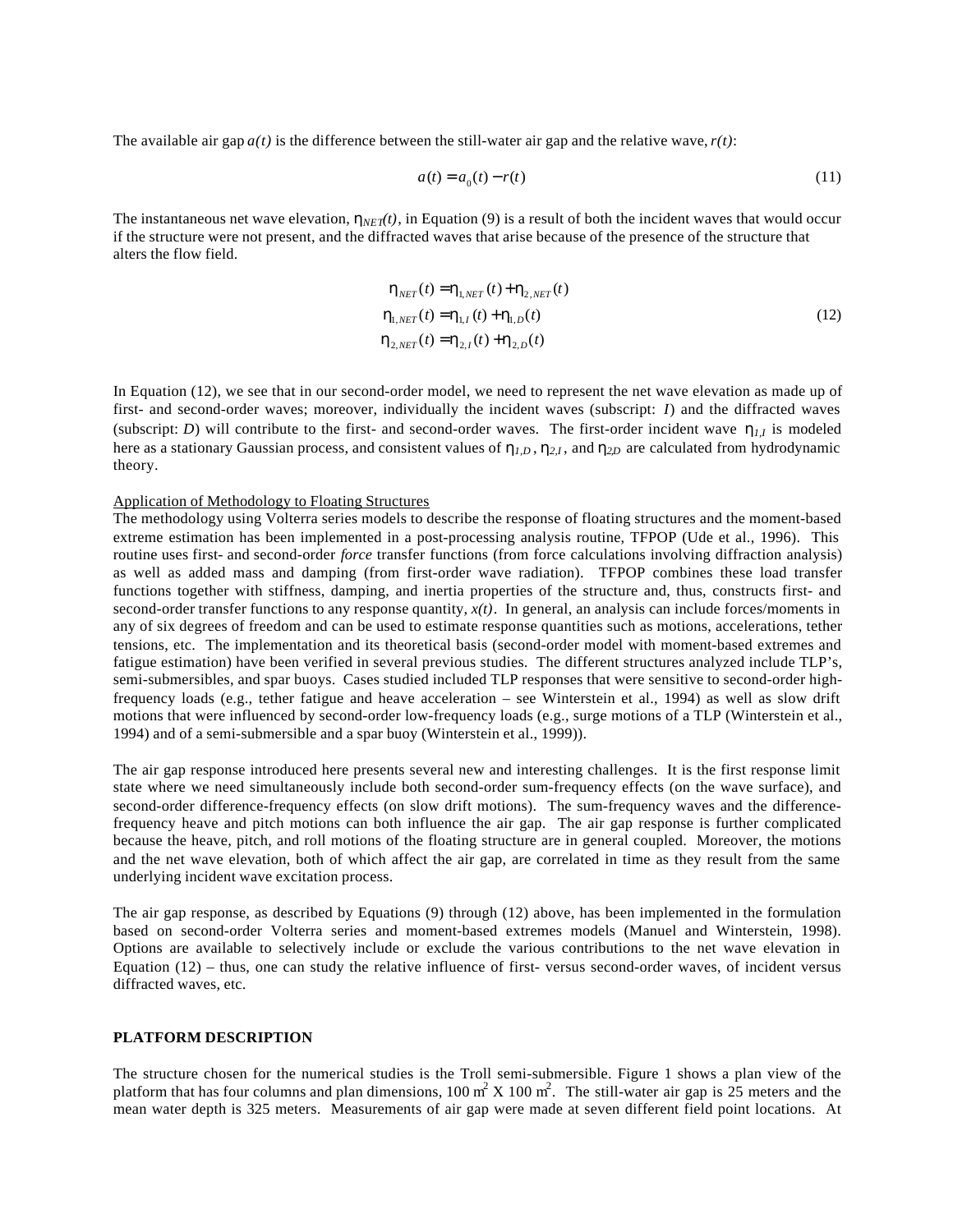these same locations, WAMIT diffraction analyses were performed for waves with different headings and with wave periods ranging from 7.4 to 20.0 seconds. The seven field points locations are indicated on Figure 1.



Figure 1. Plan view of Troll semi-submersible showing field points studied.

#### **RESULTS I: PARAMETRIC STUDY AT MID-POINT LOCATION**

We first consider analytical predictions of the relative wave elevation for the Troll semi-submersible. We are interested here in predicting the influence of alternative modeling options in describing the relative wave. For the sake of this exercise, we will study the air gap at a location directly below the center of the platform in plan. This is field point no. 1 in Figure 1. We consider a single seastate of 3 hours duration that is characterized by head seas (zero-degree heading) with a significant wave height of 10.6 meters and a spectral peak period of 12.5 seconds. This is a seastate for which model tests are available for comparison.

To isolate the effects of incident and diffracted waves of first- and second-order, and the effect of net vertical motion, we consider the following cases:

- Case 0 Only first-order incident waves  $(h_1)$  included; structure locked down (i.e., motions prevented,  $d=0$ )
- Case 1 Only first- and second-order incident waves  $(h_{1,I}$  and  $h_{2,I}$ ) included; structure locked down
- Case 2 First-order incident and diffracted waves  $(h_{1,I}$  and  $h_{1,D}$ ), second-order incident waves  $(h_{2,I})$  included; structure locked down
- Case 3 First- and second-order incident and diffracted waves  $(h_{1,I}, h_{1,D}, h_{2,I})$ , and  $h_{2,D}$ ) included; structure locked down
- Heave Structure's heave motion (*x3*) studied.
- Base First- and second-order incident and diffracted waves  $(h_{1,I}, h_{1,D}, h_{2,I}$  and  $h_{2,D})$  included; structure permitted to move (i.e.,  $d \neq 0$ )

Table 1 summarizes the response statistics for the Troll submersible in each of the case defined. (Note that all results seek to model the air gap response except "Heave", which reflects only the vertical structural motion.)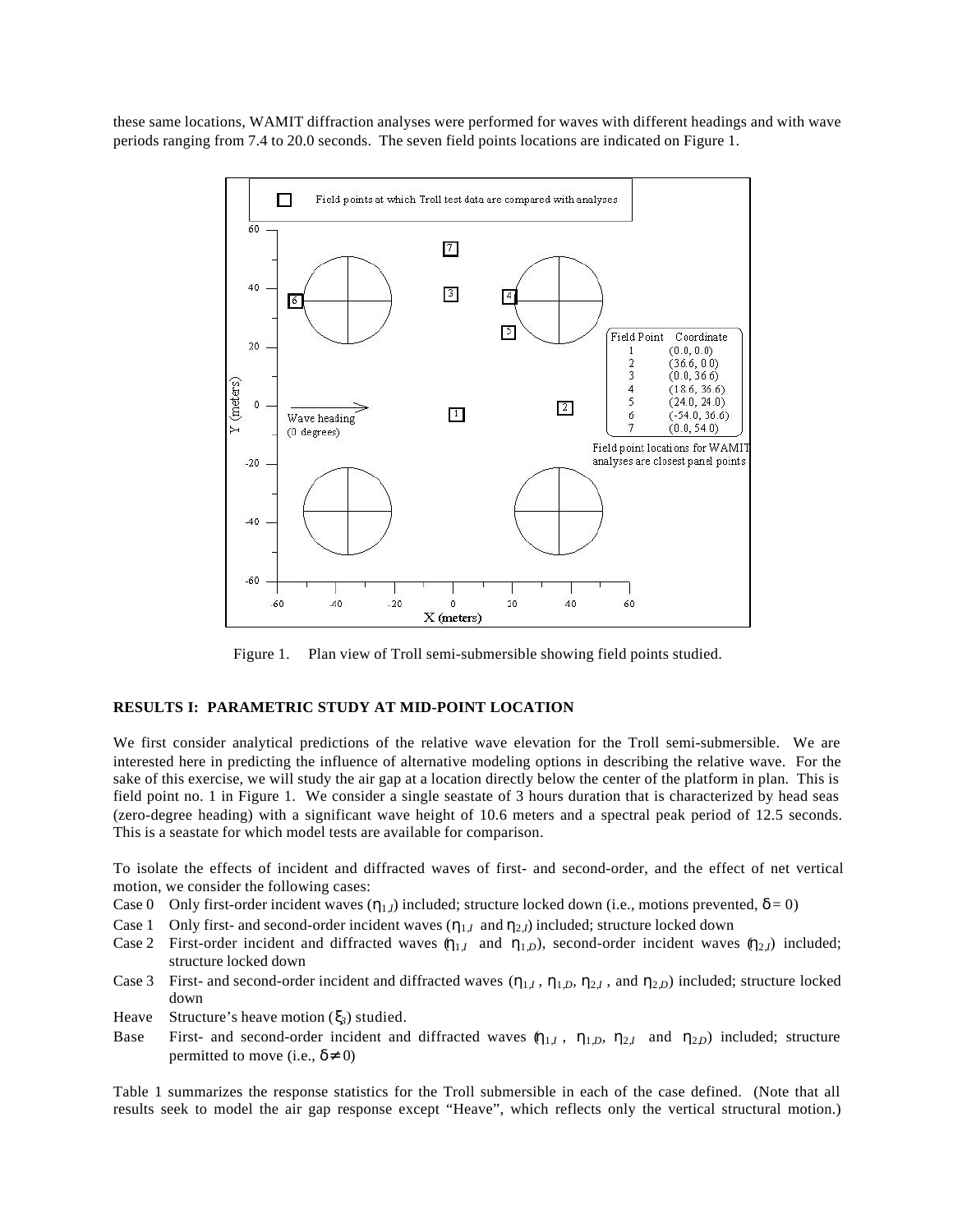Contributions to the response statistics from the first-order effects are shown in the table. Also shown are the response statistics for the total response (a sum of first- and second-order contributions).

| Type        |                                | Mean    | Std. Dev | <b>Skewness</b> | <b>Kurtosis</b> | Median          | Peak   |
|-------------|--------------------------------|---------|----------|-----------------|-----------------|-----------------|--------|
| of Run      | Response                       | (m)     | (m)      |                 |                 | Extreme $(m)$   | Factor |
| Case 0      | <b>TOTAL</b>                   | 0.00    | 2.65     | 0.00            | 3.00            | $10.08(-10.08)$ | 3.8    |
| Case 1      | $1st$ -order                   | 0.00    | 2.65     | 0.00            | 3.00            | $10.08(-10.08)$ |        |
|             | <b>TOTAL</b>                   | 0.00    | 2.70     | 0.20            | 3.06            | $11.17(-8.91)$  | 4.1    |
| Case 2      | $1st$ -order                   | 0.00    | 3.25     | 0.00            | 3.00            | $12.08(-12.08)$ |        |
|             | <b>TOTAL</b>                   | 0.00    | 3.27     | 0.09            | 3.04            | $12.11(-11.05)$ | 3.7    |
| Case 3      | $1st$ -order                   | 0.00    | 3.25     | 0.00            | 3.00            | $12.08(-12.08)$ |        |
|             | <b>TOTAL</b>                   | 0.00    | 3.50     | 0.54            | 4.12            | 19.23 (-12.54)  | 5.5    |
| Heave       | $1st$ -order                   | 0.00    | 0.78     | 0.00            | 3.00            | $2.81(-2.81)$   |        |
|             | TOTAL                          | 0.07    | 0.79     | 0.21            | 3.13            | $3.34(-2.54)$   | 4.1    |
| <b>Base</b> | $\overline{1}^{\rm st}$ -order | 0.00    | 2.52     | 0.00            | 3.00            | $9.44(-9.44)$   |        |
|             | <b>TOTAL</b>                   | $-0.07$ | 2.85     | 0.50            | 4.55            | $17.18(-12.38)$ | 6.1    |

Table 1 Response Statistics for Cases involving different Modeling Options

From the table, the following findings may be noted as we move across the various cases:

- Case 0 Because Case 0 includes only first-order incident waves, the net wave elevation (TOTAL) is seen to be Gaussian as expected. Also, the rms response (2.65 meters) is equal to one-fourth of the significant wave height (10.6 meters) as expected. The Gaussian character of the response is also confirmed by the peak factor on the median extreme of 3.8 (see Equation 3.8 with  $p = 0.5$ ,  $n_0T = 1080$ ) which would be expected for a seastate of duration, *T* equal to 3 hours.
- Case 1 Case 1 includes a second-order Stokes incident wave process, which causes the net wave elevation to be non-Gaussian and positively skewed. The second-order process provides a small contribution to the total response: its rms is only 14 percent of that of the 1<sup>st</sup>-order process. The peak factor of the total process is 4.1 (only slightly non-Gaussian).
- Case 2 Addition of the first-order diffracted waves in Case 2 (relative to Case 1) has the effect of raising the rms of the first-order process by 23% and the median extreme by 20%. (Because a linear effect has been added, we would expect roughly proportional increases in rms and extreme levels.) The peak factor of the total process response is 3.7 (i.e., the total process is more Gaussian than in Case 1 due to the larger relative contribution of the first-order effects).
- Case 3 Addition of second-order diffracted waves in Case 3 (relative to Case 2) causes a large increase in response, most notably in its extreme levels. In particular, the rms level changes only from 3.27 to 3.50, while the peak factor grows from 3.7 to 5.5. As we shall see below, these larger peak factors may be more consistent with the observed behavior in model test experiments. Note also that these enhanced peak factors are due to the marked non-Gaussian behavior predicted in this case: the skewness value is predicted to be 0.54, and the kurtosis value to be 4.12.
- Heave The results for heave motions again show that nonlinear effects (here, the effect of difference-frequency slow-drift motions) only mildly influence rms values (0.78 increases only to 0.79), but more notably increases skewed, non-Gaussian behavior (skewness value of 0.21).
- Base Finally, the base case results predict the relative wave response, from a structure now permitted to move. These results combine our "best" model of the wave elevation (including second-order diffraction effects as in Case 3) with our correlated model of associated vertical motions (at this midpoint location, due to heave only). As in Case 3, the results here show particularly strong non-Gaussian behavior: skewness value of 0.54, kurtosis of 4.55, and peak factor of 6.1. In view of their similarity with Case 3 values, these strongly non-Gaussian effects appear due to the presence of second-order diffracted waves, and are not weakened when structural motions are included. Of course, by permitting the structure to move with the waves, the relative wave response is reduced as compared with the locked-down structure in Case 3: reductions in standard deviations from 3.50m to 2.85m, and in median extremes from 19.23m and 17.18m. These reductions appear quite consistent with the marginal heave statistics shown in Table 1.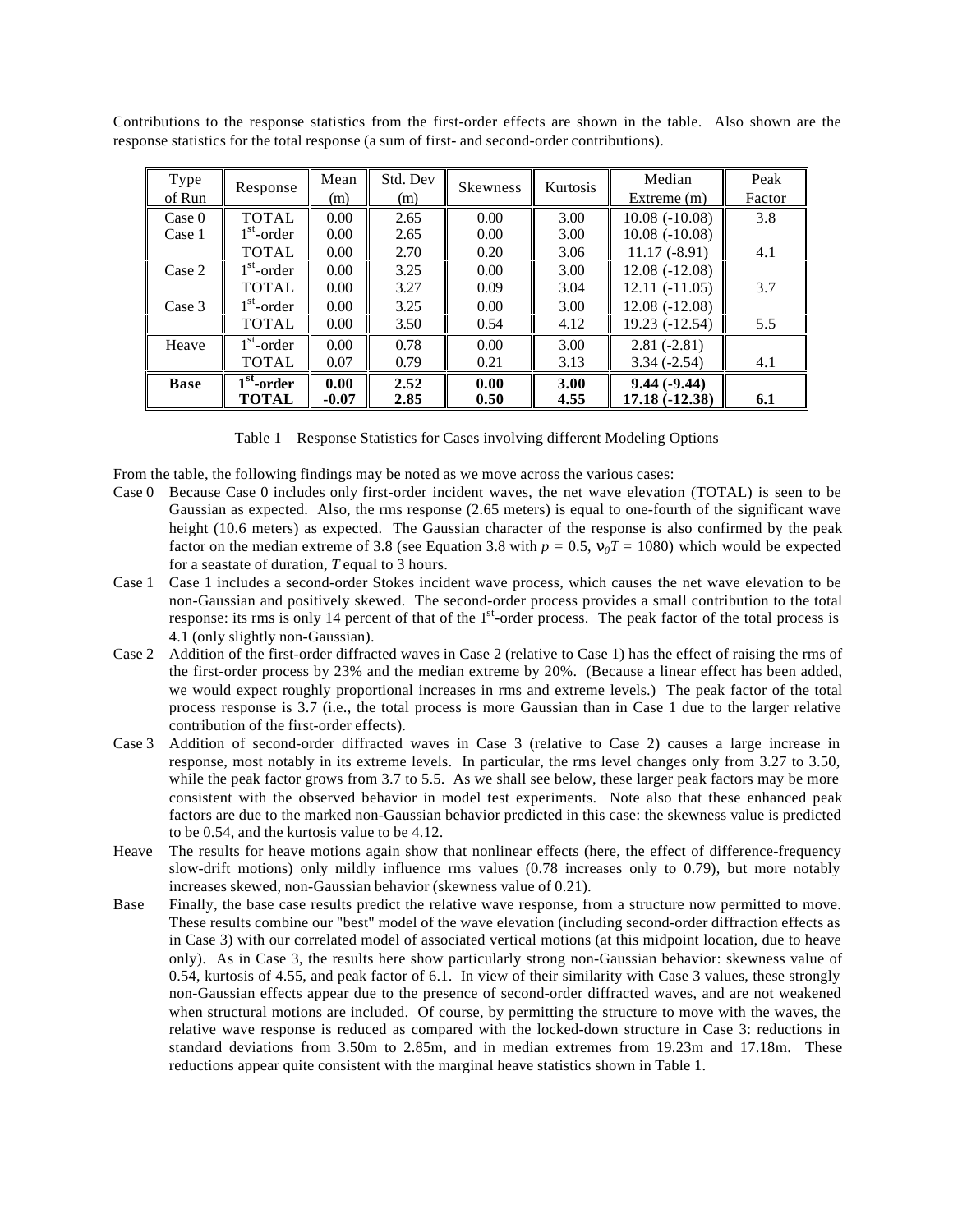# **RESULTS II: BEST PREDICTIONS VERSUS OBSERVATIONS AT SELECTED LOCATIONS**

We next study three different field point locations and compare analytical predictions with model test results. Four different seastates are considered:

- 1.  $H_s = 10.6 \text{m}, T_p = 12.5 \text{s}$
- 2.  $H_s = 12.6 \text{m}, T_p = 13.5 \text{s}$
- 3.  $H_s = 13.3 \text{m}, T_p = 13.0 \text{s}$
- 4.  $H_s = 14.5 \text{m}, T_p = 14.0 \text{s}$

These four seastates are chosen to conform with 3-hour model tests, all performed for head seas. Results are shown below for three field points, including again the platform mid-point and two other locations nearer to columns. In all cases, we focus on numerical values of the rms and peak factor (PF) only.

We first compare results from two different models: the most detailed model (the earlier "base" case), and its nearest competitor (which neglects second-order diffraction effects on the wave elevation, calculated at each field point). Note that this second-order term is likely the most expensive quantity to calculate within the numerical, boundaryvalue diffraction analysis. It is also perhaps the quantity most subject to questions of adequate modeling, meshing, etc. As such it is interesting to consider whether the far less costly results that ignore second-order diffraction effects – but include second-order incident wave effects from Stokes theory – can serve as a useful approximation to the more expensive, base case results.

| $H_s(m)$ | $T_p(s)$ | Analysis w/o $2nd$ -order diff. TF |     | Analysis w/ $2nd$ -order diff. TF | Wave Tank<br><b>Tests</b> |              |     |
|----------|----------|------------------------------------|-----|-----------------------------------|---------------------------|--------------|-----|
|          |          | $\sigma(m)$                        | PF  | $\sigma(m)$                       | PF                        | $\sigma$ (m) | PF  |
| 10.6     | 12.5     | 2.55                               | 3.7 | 2.85                              | 6.0                       |              |     |
| 12.6     | 13.5     | 2.96                               | 3.8 | 3.37                              | 6.2                       | 2.78         | 6.5 |
| 13.3     | 13.0     | 3.19                               | 3.8 | 3.71                              | 6.4                       | -            |     |
| 14.5     | 14.0     | 3.34                               | 3.8 | 3.89                              | 6.4                       | 3.20         | 4.3 |

# Field Point 1 (at center)

| Hs(m) | Tp(s) | Analysis w/o 2nd-order diff. TF |     | Analysis w/2nd-order diff. TF |     | Wave Tank<br><b>Tests</b> |     |
|-------|-------|---------------------------------|-----|-------------------------------|-----|---------------------------|-----|
|       |       | $\sigma$ (m)                    | PF  | $\sigma(m)$                   | PF  | $\sigma$ (m)              | PF  |
| 10.6  | 12.5  | 3.16                            | 4.1 | 3.26                          | 5.3 |                           |     |
| 12.6  | 13.5  | 3.53                            | 4.1 | 3.68                          | 5.6 | 3.56                      | 4.6 |
| 13.3  | 13.0  | 3.87                            | 4.2 | 4.05                          | 5.7 |                           |     |
| 14.5  | 14.0  | 3.93                            | 4.2 | 4.15                          | 5.8 | 4.10                      |     |

#### Field Point 5 (on diagonal @ 24,24)

Field Point 6 (in front of a column)

| Hs(m) | Tp(s) | Analysis w/o 2nd-order diff. TF |     | Analysis w/2nd-order diff. TF |     | Wave Tank<br><b>Tests</b> |     |
|-------|-------|---------------------------------|-----|-------------------------------|-----|---------------------------|-----|
|       |       | $\sigma$ (m)                    | PF  | $\sigma(m)$                   | PF  | $\sigma$ (m)              | PF  |
| 10.6  | 12.5  | 3.62                            | 3.7 | 3.66                          | 3.7 |                           |     |
| 12.6  | 13.5  | 3.78                            | 3.7 | 3.85                          | 4.1 | 2.69                      | 6.3 |
| 13.3  | 13.0  | 4.29                            | 3.7 | 4.37                          | 4.0 |                           |     |
| 14.5  | 14.0  | 4.13                            | 3.8 | 4.24                          | 4.4 | 3.17                      |     |

Comparing the results of the two models (in Table 2), second-order diffraction is found to (1) only moderately increase the rms response, but (2) markedly increase peak factors and hence predicted extremes. Thus, even if second-order effects in the incident wave are retained, unconservative air gap predictions may result if second-order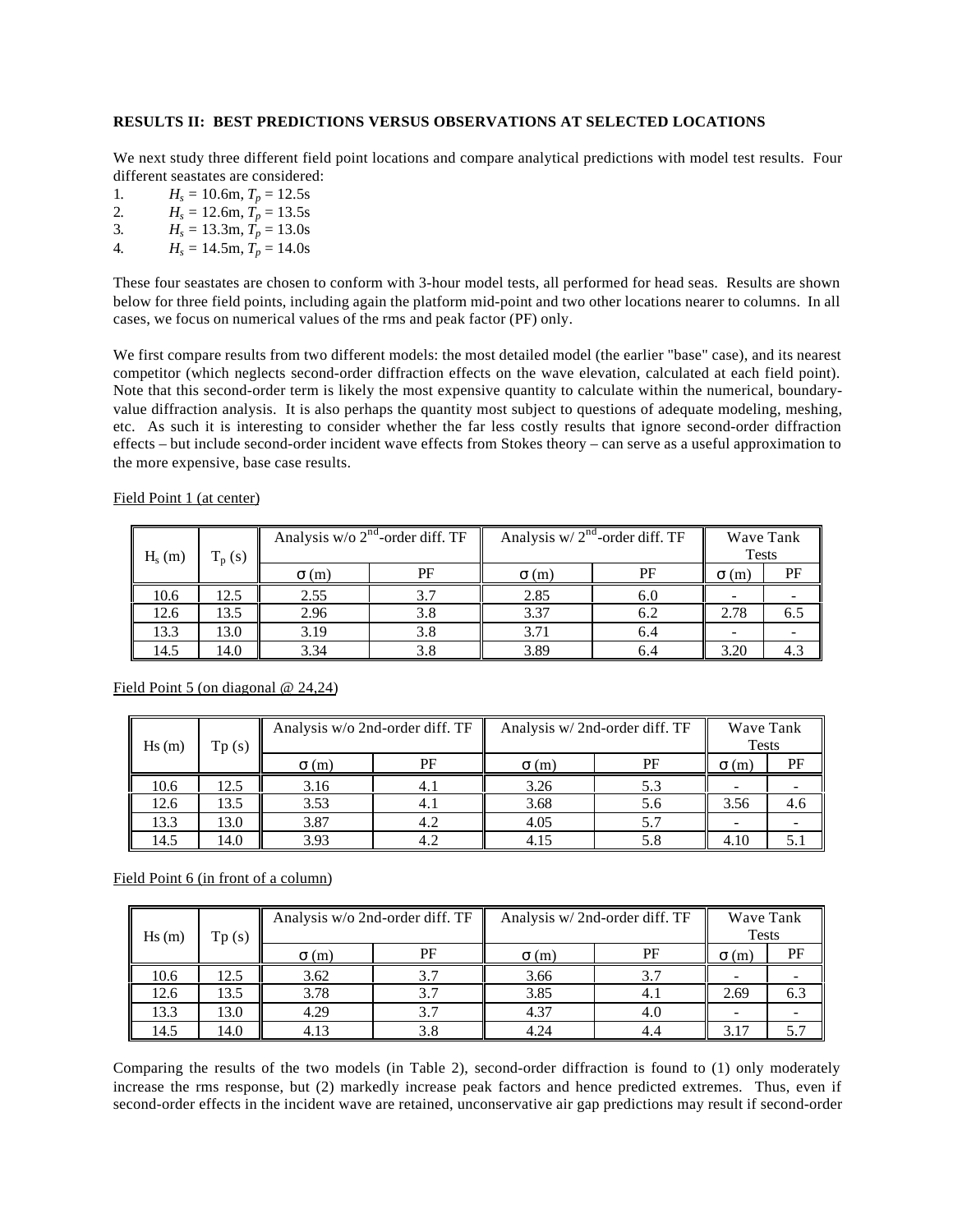diffraction effects are neglected. The strength of this second-order diffraction correction is found to depend on the location; particularly strong non-Gaussian behavior is predicted at the platform mid-point, as compared with predictions corresponding to other points nearer a column.

Finally, we compare the model predictions with the observed wave tank statistics, shown in the final two columns of Table 2. We first note that these observed extremes (peak factors) each arise from a single 3-hour test, and are therefore rather noisy estimates of the median values across many similar 3-hour conditions. Even with that caveat, these results strongly suggest that second-order diffraction effects should not be ignored. Models that ignore these effects underestimate the observed peak factors, across all tests and locations considered.

When second-order diffraction effects are included, peak factors are no longer systematically underestimated. Agreement with observations remains imperfect, however. At some locations such as the platform midpoint, the predictions may appear somewhat "too nonlinear." Nonetheless, these results suggest that nonlinear diffraction effects can be important, and should be studied further. We believe that the general statistical models presented here, which estimate extremes from a limited set of statistical moments, offer an efficient approach to assess the impact of various nonlinear models on extreme response levels.

# **CONCLUSIONS**

We have presented a methodology for describing the net wave elevation and, hence, the air gap response for floating structures. The formulation has been demonstrated to allow different levels of modeling of the net wave elevation and the relative wave in describing the response of interest. For example, the second-order diffracted waves may be omitted from the analysis if only a first-order diffraction analysis was carried out.

The relative importance of the incident waves relative to the diffracted waves of both first- and second-order has been studied. We find that, for the Troll semi-submersible, a full second-order analysis (including incident and diffracted waves up to second order) is necessary; it is unconservative to neglect the second-order diffracted waves (something that is often necessary because second-order diffraction analyses can be expensive).

In comparing the different field point locations, we find important non-Gaussian effects that differ slightly depending on the field points' proximity to a column. A field point at the center of the platform exhibited the greatest non-Gaussian character relative to field points near a column. The non-Gaussian character is largely a result of second-order diffracted waves.

# **ACKNOWLEDGMENTS**

The authors gratefully acknowledge the support provided by a grant from the Offshore Technology Research Center. Additional support was provided by the sponsors of Stanford University's Reliability of Marine Structures (RMS) program: ABS, Aker, Amoco, BP, Chevron, DNV, Exxon, Mobil, Norsk Hydro, Saga, Shell, Statoil, and Texaco.

# **REFERENCES**

- 1. Kac, M. and A. J. F. Seigert (1947). "On the Theory of Noise in Radio Receivers with Square Law Detectors," Journal of Applied Physics, Vol. 18, pp. 383-400.
- 2. Manuel, L. and S. R. Winterstein (1998). "Estimation of Air Gap Statistics for Floating Structures: Release of TFPOP Version 2.2 – A Computer Program for Performing Stochastic Response Analysis of Floating Structures," Technical Note TN-4, Reliability of Marine Structures Program, Stanford University.
- 3. Ude, T. C., S. Kumar, and S. R. Winterstein (1996). "TFPOP 2.1: Stochastic Response Analysis of Floating Structures under Wind, Current, and Second-Order Wave Loads," Technical Report RMS-18, Reliability of Marine Structures Program, Stanford University.
- 4. WAMIT, 4.0 (1995). "WAMIT: A Radiation-Diffraction Panel Program for Wave-Body Interaction Users' Manual," Dept. of Ocean Engineering, M.I.T.
- 5. Winterstein, S.R. (1988). "Nonlinear Vibration Models for Extremes and Fatigue," Journal of Engineering